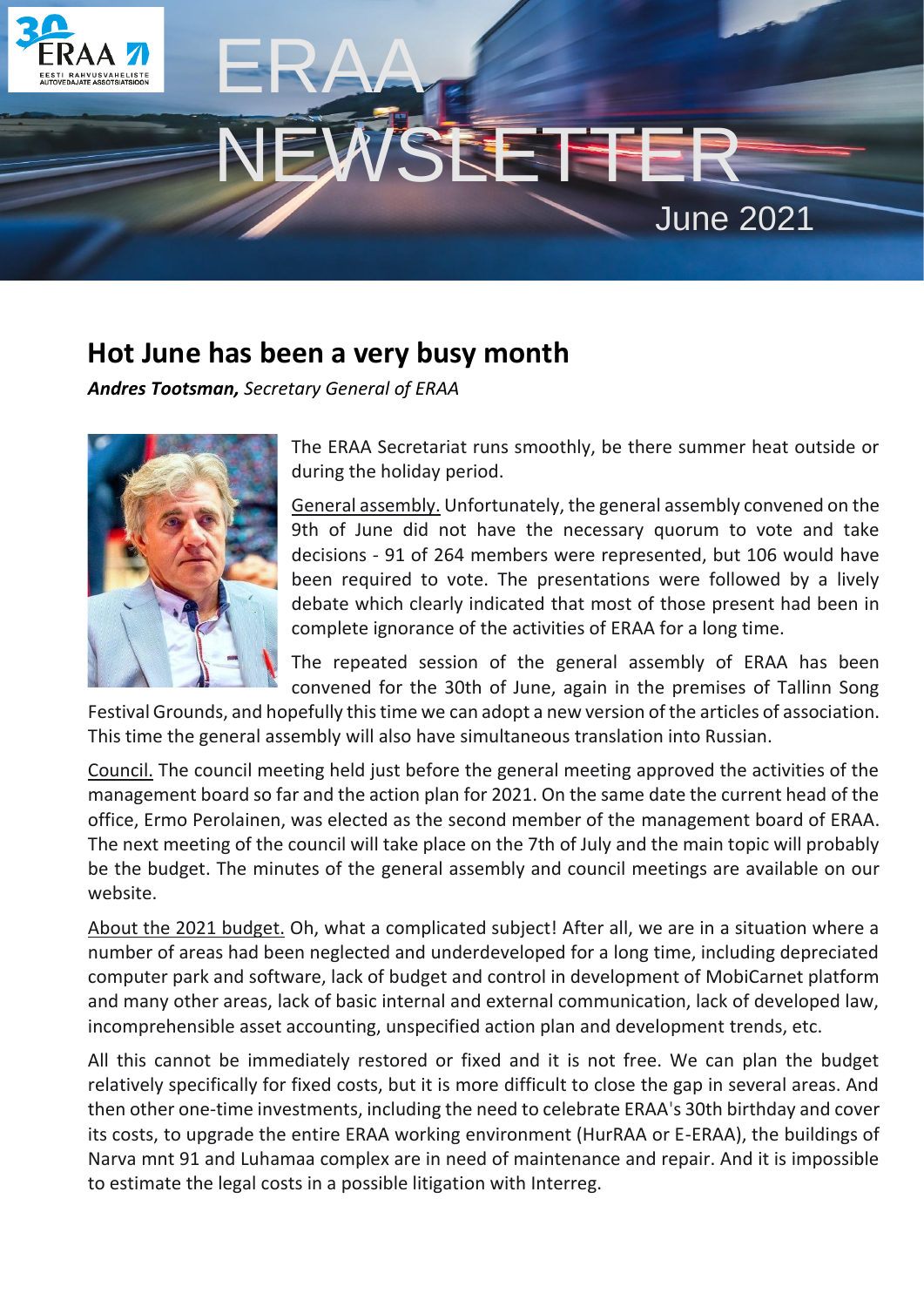To ensure the sustainable operation of ERAA today and in the future, slightly more will need to be spent this year and probably next year than the revenue generated by the core business. All these fixed costs, one-off investments and other expenses cannot be left out today, as our contract with the Ministry of Economic Affairs and Communications will not last forever. In order to get the next contract we need to be significantly more capable than today, including in the field of various competencies and IT. The secretariat looks forward to the support of all members, including the council and supervisory board.

About ERAA competence centre. We have taken the first steps towards becoming a competence centre for carriers, still much remains to be done. For example, when implementing the future eTIR operating system, ERAA should also be capable of training. To this end, we are applying for project funding from the IRU Innovation Fund. In other respects, today's road transport training market is relatively full and we would probably not be able to compete with the Lithuanian and Polish driver in-service training prices.

Other activities. The most important task of ERAA, as the representative organization of road hauliers, is to represent the interests of the members and the entire industry, including in relations with the government and various agencies, as well as media and the public.

The carriers who participated in the round table meeting on the 14th of June raised the issues of competitiveness of Estonian carriers and the use of foreign labour, and as a result of the discussion ERAA addressed the Government of the Republic on the 21st of June, the full text of which can be found below.

On the 21st of June we once again met with the representatives of the Estonian Oil Association, Estonian Logistics and Freight Forwarding Association and Association of Automotive Companies to plan further joint actions against the forthcoming increase in diesel excise duty.

**ERAA can best protect the interests of carriers if we have a strong and competent secretariat and an organization with a clear vision and specific lines of action. ERAA should have clear messages to its members and the public, constructive proposals to public authorities and transparency and consistency in all our activities.**

### **ERAA GENERAL ASSEMBLY**

will take place on 30 June 2021 from 12.00-15.00 in the premises of Tallinna Lauluväljak AS at Narva mnt 95. On-site registration starts at 11.30.

The meeting will have simultaneous translation into Russian.

Parking is possible on the territory of Tallinn Song Festival Grounds , entrance from Oru gate of Tallinn Song Festival Grounds.

#### **AGENDA**

- 1. Introduction
- 2. The President's overview of the activities of ERAA and its governing bodies
- 3. Report of the management board on the activities of the secretariat in 2021
- 4. Adoption of a new version of the articles of association
- 5. Election of commissioners (council members)
- 6. Other questions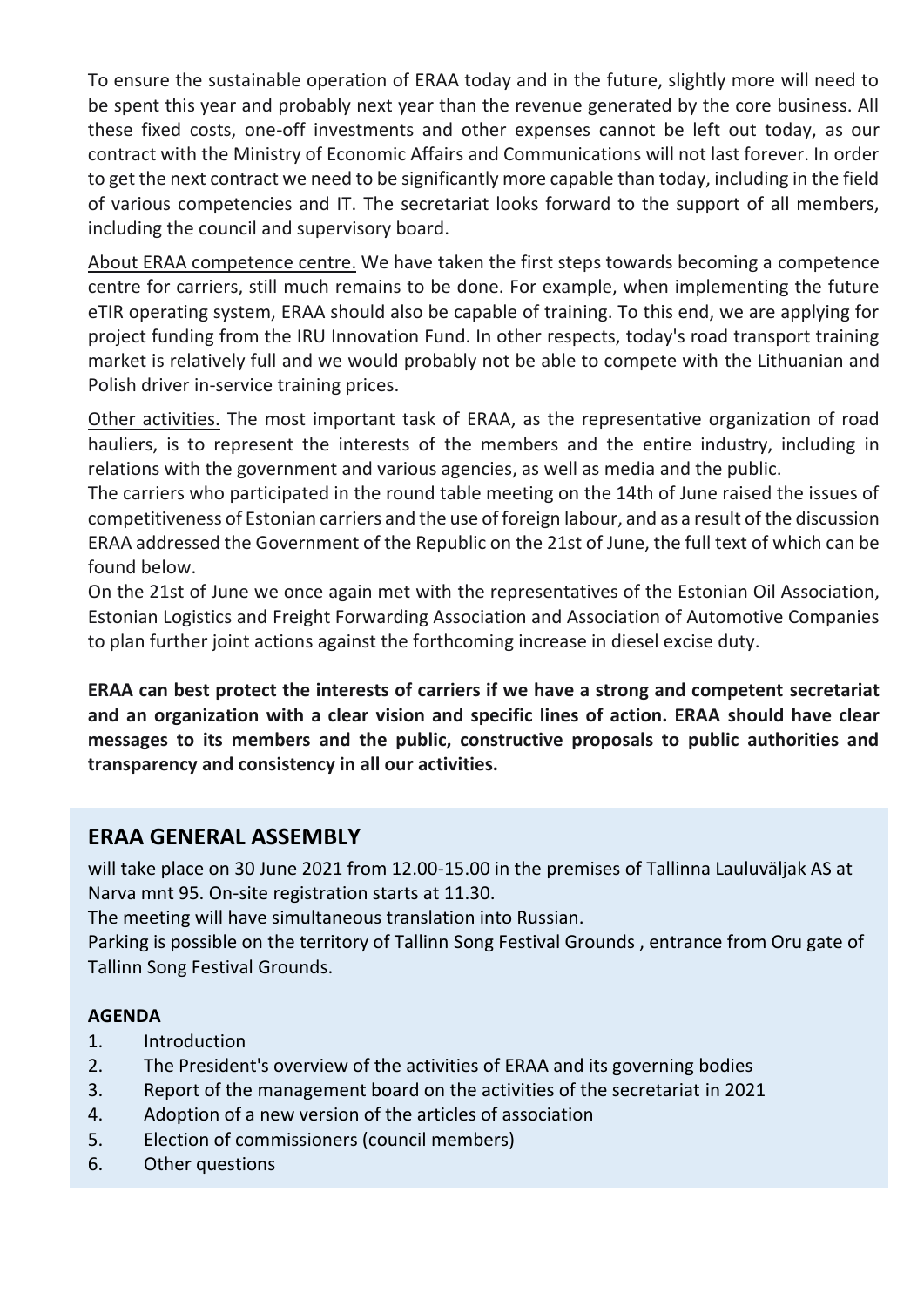# *ERAA's address to the members of the Government of the Republic*

#### *On 21 June 2021*

*Prime Minister of the Republic of Estonia Ms. Kaja Kallas Ministry of Economic Affairs and Communications of the Republic of Estonia Minister Mr. Taavi Aas Minister Mr. Andres Sutt*

*Ministry of Finance of the Republic of Estonia Minister Ms. Keit Pentus-Rosimannus*

*Ministry of the Interior of the Republic of Estonia Minister Mr. Kristian Jaani*

*The Association of Estonian International Road Carriers which unites the Estonian road transport companies proposes to convene an inter-ministerial meeting and/or establish a workgroup of representatives of several ministries and agencies to find quick solutions to bottlenecks that paralyze the international competitiveness of Estonian road transport and lead to the inevitable extinction of the entire transport sector.*

*Today, we are in a situation where road hauliers are finally lagging behind the ones of neighbouring countries, especially Lithuania and Poland. The difference in the export turnover of road transport between Estonia and Lithuania is almost 10 times and this difference is growing. The Estonian transport sector is no longer able to develop and maintain its current operating volumes, let alone grow. Already today, hundreds of our carriers are fighting for survival, and if this trend continues, Estonia will soon become a country importing road transport services.*

*Today, international road transport uses a very large amount of labour from outside the European Union. If uniform strict requirements have been set for the organization of road transport at the level of the European Union, then the rules for the recruitment of migrant labour can be established by each country independently. Unfortunately, today these rules are drastically different in Estonia and Lithuania, which is why Lithuanian companies employ about 65 000 drivers from outside the European Union, while there are only about 1 600 of them in Estonia.*

*In Estonia, recruiting foreign labour is extremely complicated and the procedure creates a very high administrative burden for both companies and the state.*

*In addition, it is stipulated that in case of short-term employment, a person can only work for 365 days and then have to leave the country for 90 days. D visas are issued for a maximum of 730 days, but enable to work for only 548 days. These time constraints are incompatible with the operation logic of the transport sector and do not take into account the human factor. This leads to the situation where we recruit and train employees, but later they find a new employer elsewhere, especially in Lithuania.*

*There is a huge inequality in the payment of wages. While in Lithuania and also in other countries the average salary of the sector can be paid to migrant workers, Estonian law prescribes the*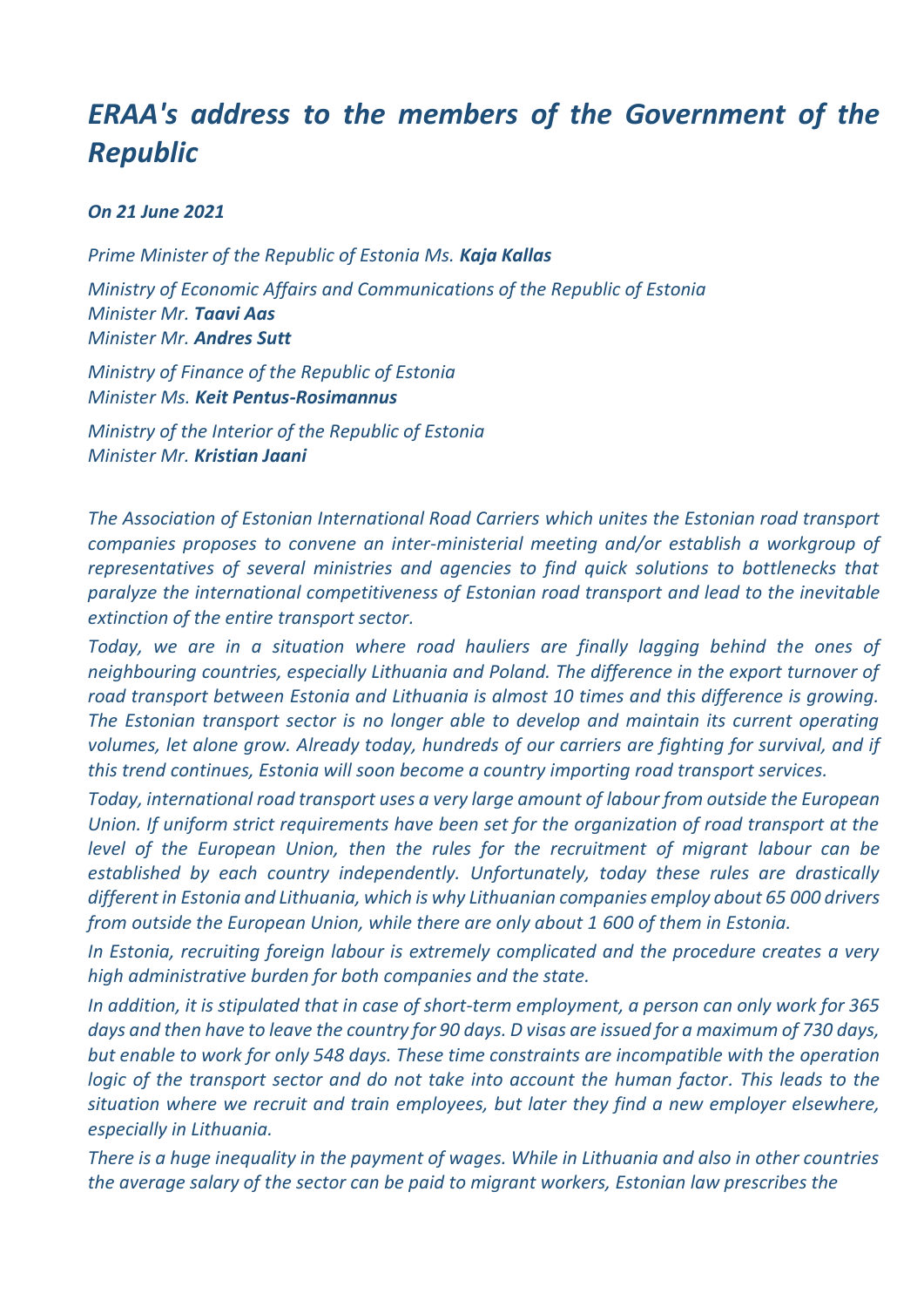*payment of the average salary in the country. In Lithuania the average salary in the sector is about 600 euros, in Estonia it is over 1 000 euros, but the average salary in Estonia last year was over 1400 euros. The result is that an Estonian company pays more than twice as much labour taxes per each employee as many other countries in the region.*

*In order to increase the international competitiveness of Estonian road transport companies and thereby ensure the sustainability of the entire sector, we propose to:*

- *simplify the regulations for short-term employment and application / issuance of D visas for migrant workers and enable longer term work in international transport.*
- *establish a separate quota for residence permits or even a quota exemption for the transport sector.*
- *establish an obligation to pay the average wage in the sector, not the national average to migrant workers.*

*In addition, we note that road transport differs from most other areas in that a foreign driver employed by an Estonian company stays in Estonia either minimally (to start and stop driving) or not at all (if he constantly drives between two foreign countries). Thus, he does not live in Estonia, does not intend to move here himself or with his family and does not use most of the benefits and services offered by our state, but the taxes of the migrant worker are received by the Estonian state. As do the taxes of his employer.*

*The transport sector would be able to contribute to Estonia's GDP and the country's revenue base at least twice as much as is possible in today's competitive conditions. If today the export volume of the sector is 400 million euros and it is on a declining trend, then it would be realistic to increase this volume to 1 billion euros in the coming years under fair conditions of competition.*

*The additional revenue and profits generated under fair conditions of competition would enable hauliers/operators not only to compete more successfully at international markets, but also to contribute to the purchase of more modern and environmentally friendly vehicles and to the improvement of working conditions for workers.*

*We believe that the survival and successful coping of the Estonian road transport sector is strategically important for the country. Should a more serious crisis or emergency occur (as we saw at the height of the coronary pandemic, when several countries closed the borders and each stood for itself), it is important that our country maintains its own transport capacity so that vital and other goods and passengers can be transported in every situation.*

*We sincerely ask for your understanding and help, and look forward to hearing from you soon. We are immediately ready to participate in the relevant discussions and working groups.*

*Yours sincerely, Andres Tootsman Chairman of the Management Board/Secretary General of ERAA*

> *Yours sincerely, Jaak Kivisild President/ Chairman of the Supervisory Board of ERAA*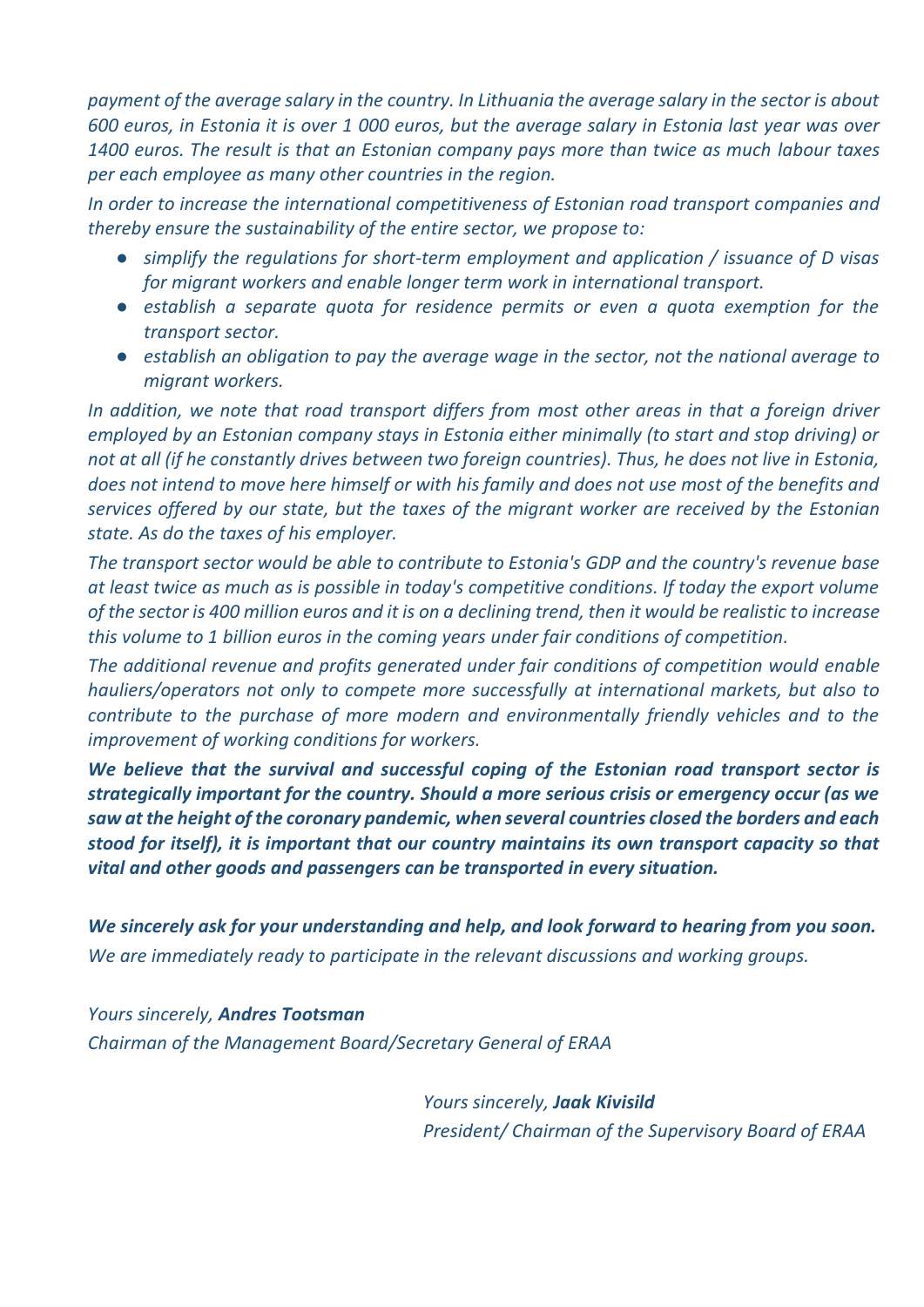# **Appendix to the address: comparison with neighbours**

## Maanteetransporditeenuste eksport



Allikas: riikide keskpankade maksebilansside andmed

## Maanteetransporditeenuste saldo - palju riik tulu teenib





The slides originate from the study **"Comparative Competitiveness Assessment of the Estonian Road Transport Sector 2021"** completed under the leadership of OÜ FinTruck, which we used in compiling the address.

The full text of the study can be downloaded here: [Maanteetranspordi konkurentsivõime](http://www.eraa.ee/doc/Maanteetranspordi_konkurentsivoime_uuring.pdf)  [hinnang 2021](http://www.eraa.ee/doc/Maanteetranspordi_konkurentsivoime_uuring.pdf)